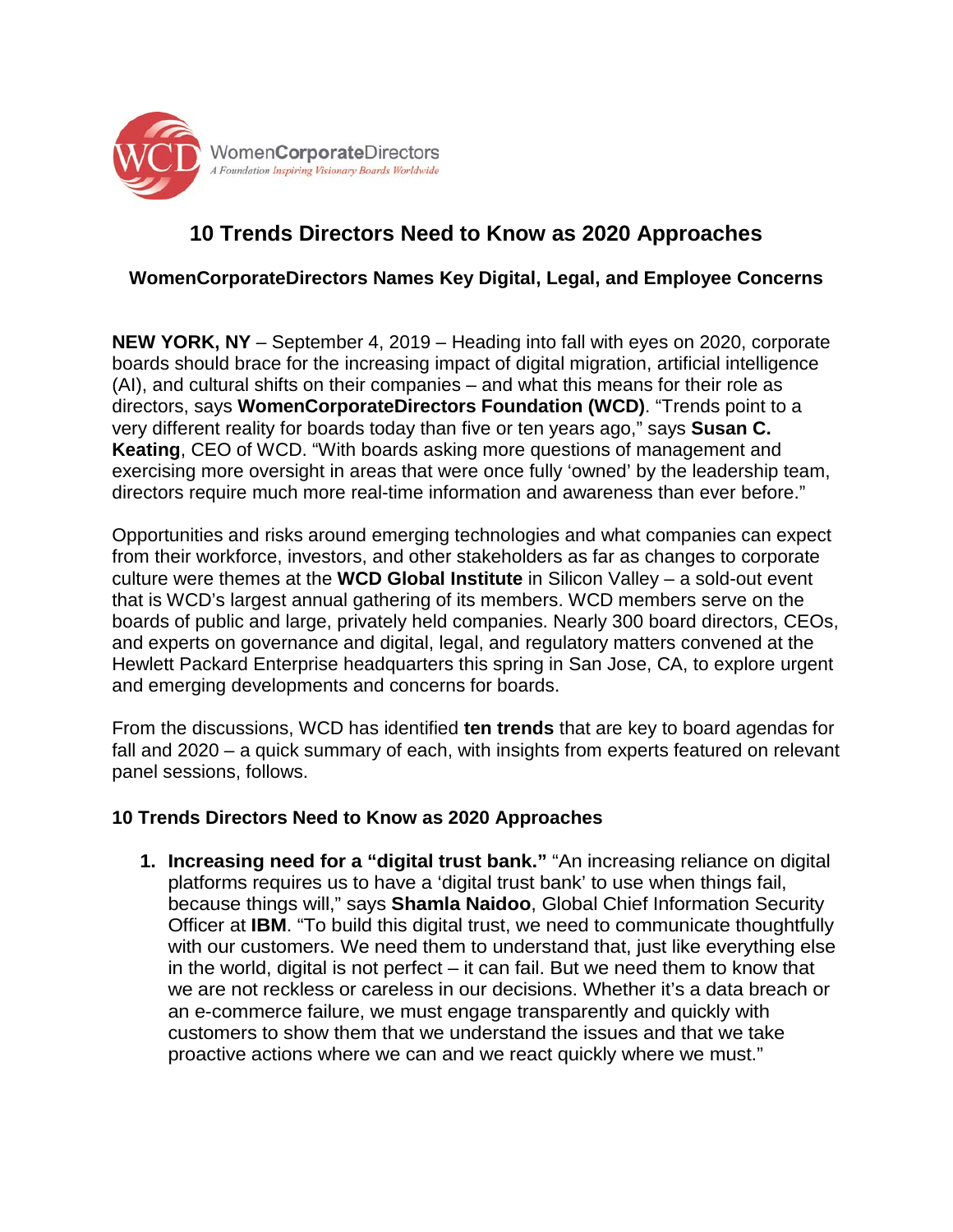- **2. Persistence of demand for digital currency.** "The hardest thing to understand for the vast majority of even the most sophisticated investors is why 100 million people are buying and trading Bitcoin," says **Matthew LeMerle**, co-founder and managing partner of **Fifth Era** and **Keiretsu Capital**. "It's because we have the dollar, the euro, the British pound – all high-quality, reasonably secure, trustworthy currencies that basically maintain their value. But about four billion people in the world do not. Argentina's peso lost half its value vs. the dollar last year, with one 2-day period down 22%. Indians had all their big bank notes declared worthless – in an economy where 95% of transactions were made in cash. Living in an unstable country may mean having to get out quickly and leaving the money in your bank accounts behind. When your wealth is tied up in these situations, the notion of a secure, usable, digital currency vs. a fiat currency is of enormous value."
- **3. Stronger need for boards to push management on technology advancement.** "Instead of reacting to what management puts in front of us, boards will need to dig deeper into where the resources and effort are going around the company's technology initiatives," says WCD Colombia chapter chair **Olga Botero**, a director at **Evertec, Inc.**; founder and managing director, **C&S Customers and Strategy**; and senior advisor at the **Boston Consulting Group (BCG)**. "We need to ask three questions: What's the technology that puts us at risk? What are the new technologies we need to keep current and not lose competitiveness? And what new technologies are we not really sure about, but should be experimenting with? Many companies do not spend any money on experimentation and trials. But we need to do more of this because we might find technology that will make sense for our business and help us break ahead of competitors."
- **4. Higher risk of anti-trust liability with AI.** "There's a big discussion in the antitrust world about whether AI will be used to collude." says **Maureen K. Ohlhausen**, a partner at **Baker Botts** and former acting chair of the **Federal Trade Commission**. "Will two algorithms operating separately in two different companies eventually come to a collusive price? Will this be considered pricefixing? Issues around 'tacit collusion' and the true intent of the company in designing pricing algorithms have challenged courts and regulatory agencies, and the lack of black-and-white rules around this will continue to challenge boards and management."
- **5. Rapid leaps in AI functionality creating need for guard rails.** "Companies are using AI across a broader range of functions – from saving staff time to mitigating subconscious human bias in business processes," says **Nancy Calderon**, Global Lead Partner, **KPMG** LLP; director, Global Delivery Center, Ltd., **KPMG India**; director, **WCD Foundation**. "But the exponential benefits that AI increasingly provides must not outweigh the need for governance around its use – and the actual outcomes. For example, a company implemented an AI program to reduce subjectivity in hiring. But the company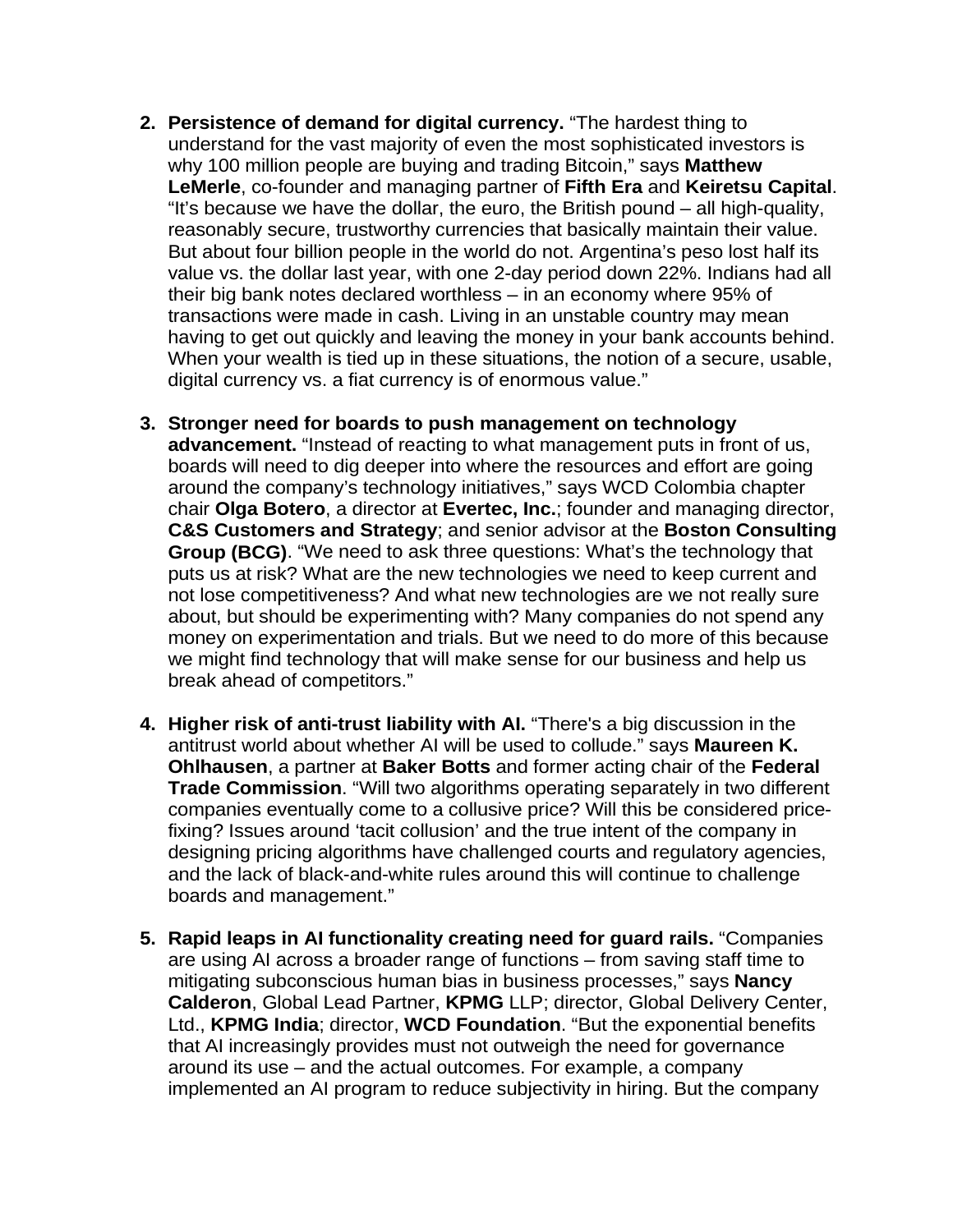found that rather than getting rid of bias, the AI program taught itself to prefer male candidates, and automated the bias. This highlights how managers and programmers, from the start, have to consider the assumptions programmed into the AI. Boards will increasingly have to ask management: What guard rails are in place? Even if the intent is good and it sounds like a great business decision, what are the risks?"

- **6. Broader application of artificial intelligence in cybersecurity.** "There is a wide gap in the level of knowledge among companies and how AI can be used to mitigate risk," says WCD member **Nelda Connors**, a director at **Boston Scientific Corp, Delphi Technologies, Enersys,** and **Echo Global Logistics**. "While AI is the hot topic when thinking about products and services, many companies are not yet at a place of exploring AI for their cybersecurity efforts. But if there is risk that AI can help mitigate, it's important to identify this. Boards can help move the company to the next level of thinking around AI by asking these questions of management."
- **7. Less fear among employees about machine replacement of jobs.** "There's a tendency for people to fear AI as something that's going to replace them, but companies are changing how they talk about AI with their workforce," says **Emma Maconick**, a partner leading the data privacy and cybersecurity practice at **Shearman and Sterling**. "Employers are shifting from using the term 'artificial intelligence' to 'augmented intelligence,' where the human is intentionally kept in the loop. We need more, not fewer, people who can work with AI. The war on talent is not going away – there is an acute shortage of data scientists in the U.S. We need to broaden our perspective and plug into tech-savvy talent pools across the world."
- **8. People risk continues to be as important as technology risk.** "Technology won't save us from fraud," says **Claudia F. Munce**, a director at **Best Buy Corporation, Bank of the West/BNP Paribas,** and **CoreLogic Inc.** "Many companies who are on the digital leading edge think in bits and bytes. They forget that most of the insider threats come from a physical form – someone walking out the door with a laptop. At the highest levels, you really need to understand the people dynamic in your core team and how employees perceive the sense of fairness at the company. But tech can be used as a tool to see things more clearly. It can spot patterns of incidents or behavior that are predictive of insider fraud."
- **9. Growing risk around the next level of #MeToo lawsuits.** "A couple of years after the headlines and lawsuits prompted many companies to make changes, you can see how the reactions of certain employees reveal the true culture of a company and will lead to the next level of #MeToo," says **Vanessa Griffith**, partner, **Vinson & Elkins LLP**. "Even in companies taking progressive measures, I've seen situations in which #MeToo has exposed fault lines within the organization. Some employees are showing their lack of trust in their